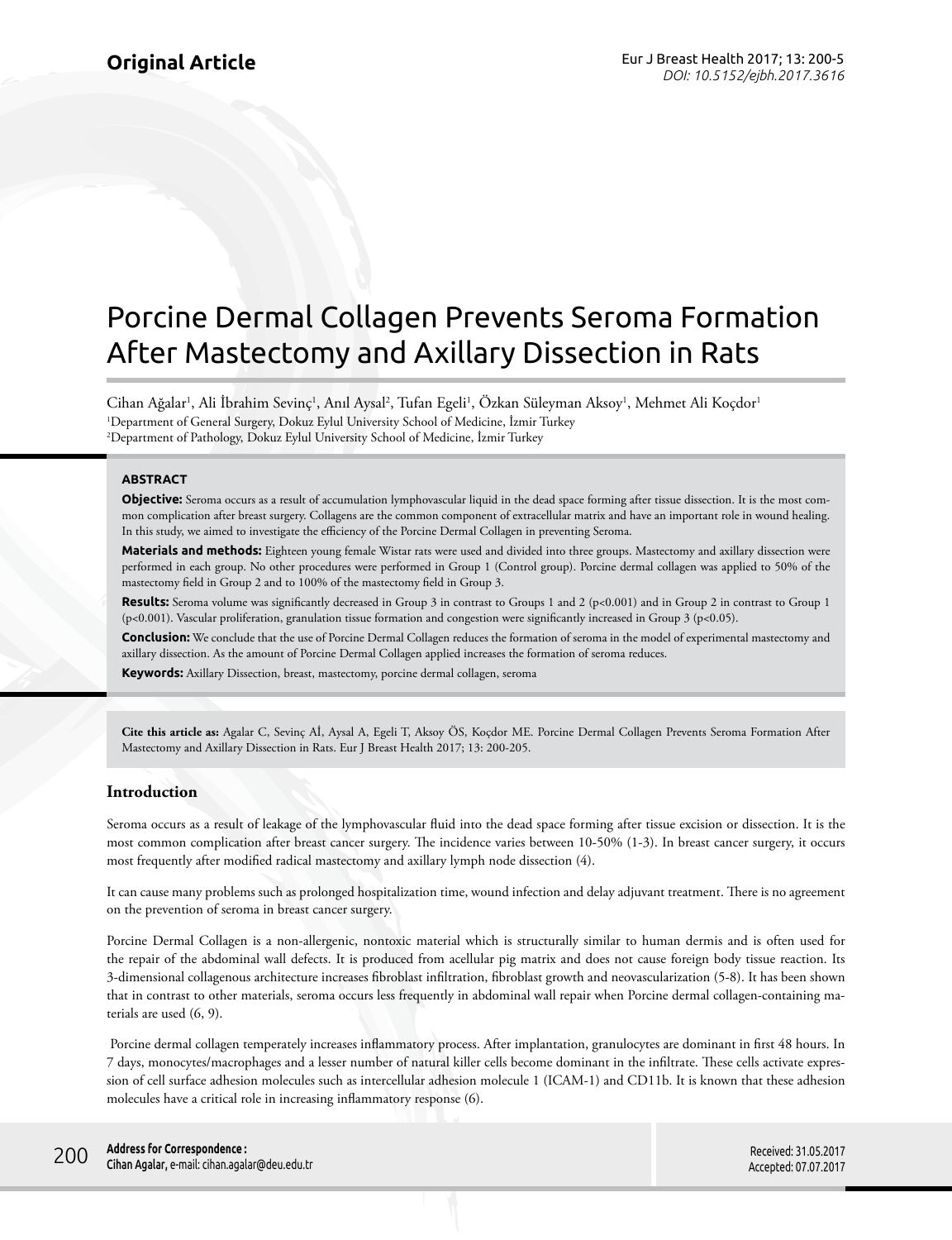In this study, we aimed to show the effect of Porcine Dermal Collagen on preventing Seroma through its characteristics such as 3-dimensional structure, being a component of normal human tissue and being inert and increasing adhesion.

## **Materials and Methods**

The approval of the study was obtained from the local Ethical Committee of the Experimental Animal Laboratory. Eighteen female Wistar rats at the average weight of 200-250 grams (g) were used in the study. We divided the rats into 3 groups and each group included 6 rats. All the rats were fed with standard laboratory diet and tap water, and observed under controlled conditions of temperature (22±2 centigrade degree) and light with 12 hours day/night cycle.

Unilateral (right) mastectomy and axillary dissection were performed in all rats by the method described by Harada et al. (10). Prophylactic antibiotics were used in none of the groups. For anesthesia, 50 milligram (mg), kilogram (kg) intraperitoneal ketamine (Ketalar®, Parke Davis and Co. Inc., Detroit, Michigan, United States of America) and 5 mg/kg intramuscular xylazine (Rompun®, Bayer, Leverkusen, North Rhine-Westphalia, Germany) were used. After that, the anesthesia rats were fixed to operation desk with plaster. Their anterior chest wall and right axillary region were shaved with lancet and cleaned with 10% povidone-iodine solution.

After a vertical incision extending from the jugular notch to the xiphoid, a flap formed by the cutaneous and subcutaneous tissue was lifted from the chest wall. The major pectoralis muscle was dissected up to the level of the latissimus dorsi muscle, freed, and then excised. All the axillary lymph nodes were excised while preserving the integrity of the axillary artery, veins, and nerves.

The dissection area was measured (Figure 1, 2). The average dissection area was found to be 3 cm². After mastectomy and axillary dissection, no additional procedures were performed in the control group (Group 1). Porcine dermal collagen was postoperatively applied to 50% of mastectomy area in Group 2 and to 100% of mastectomy area in Group 3 (Figure 3, 4, 5, 6). After hemostatic control was established, the skin was closed with 2.0 silk sutures in all groups.



**Figure 1**. Measuring of dissection area after mastectomy and axillary dissection (Average dissection area is 3 cm²)

## Ağalar et al. Preventing Seroma with Porcine Dermal Collagen

The rats were observed for 10 days after the operation. On post-operative Day 10, seroma fluid was aspirated with sterile injectors from the surgical site under ketamine anesthesia, and the total volume in milliliters was recorded. Tissue samples were obtained from the skin, axilla and chest wall in the surgical area for histopathologic examination and all the samples were placed in 10% formaldehyde solution. The rats were sacrificed with high dose ether anesthesia at the end of all procedures.

The tissue samples were embedded in paraffin blocks after the tissue processing, 5-micrometer sections were taken from each block and stained with hematoxylin-eosin (HE). Hemorrhage, edema, conges-



**Figure 2.** Measuring of dissection area after mastectomy and axillary dissection (Average dissection area is 3 cm²)



**Figure 3.** Cutting the porcine dermal collagen to cover 50% of the dissection area



**Figure 4**. Cutting the porcine dermal collagen to cover 100% of the dissection area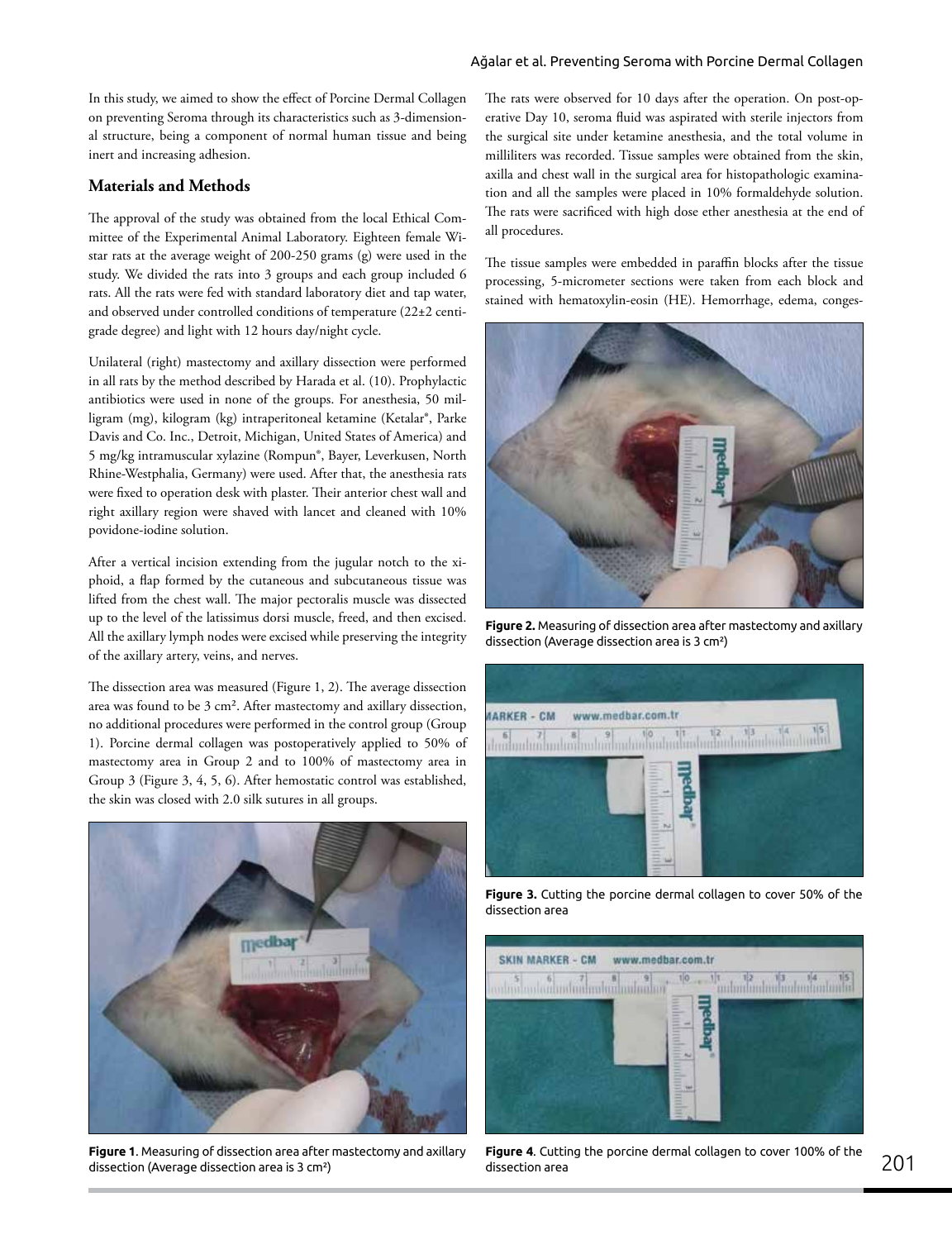

**Figure 5**. Applying porcine dermal collagen to 50% of dissection area

tion, polymorphonuclear leukocytes, growth of fibrous tissue, fibroblasts, lymphocytes, macrophages, granulation tissue, vascular proliferation and necrosis were evaluated qualitatively under light microscope. Cellular and histopathological data were scored semi-quantitatively in 0 to 3+scale as 0=absent, 1=mild, 2=moderate, and 3=marked.

Statistical analyzes were performed with Microsoft Windows Excel 2007 program. The volumes of seroma were statistically evaluated by ANOVA and Multiple Comparison Procedures (Holm-Sidak method). Histopathological parameters were statistically evaluated by Kruskal-Wallis One Way Analysis of Variance on Ranks method and Tukey tests.

## **Results**

Neither complications such as wound infection, wound clefting nor flap necrosis were seen in any rats and nor any of them died during the course of the experiment. The mean seroma volumes were 1.083 cc ( $\pm 0.16$  cc) in the control group (Group 1), 0.583 cc ( $\pm 0.11$  cc) in Group 2 (50% porcine dermal collagen mesh implantation group) and 0.142 cc (±0.05 cc) in Group 3 (100% porcine dermal collagen mesh implantation group) respectively. Seroma volume was significantly lower in Group 3 in contrast to Group 1 and 2 (p<0.001) and in Group 2 in contrast to Group 1 (p<0.001) (Graphic 1).

Vascular proliferation and granulation tissue formation were significantly higher in Group 3 in contrast to Group 1 and 2 ( $p<0.05$ ); there was no significant difference between Groups 2 and 1 (p>0.05)(Figure 7). The congestion was found to be significantly higher in Group 3 in contrast to Group 1 and 2 ( $p<0.05$ ). There was no significant difference in hemorrhage, macrophage, neutrophil, lymphocyte parameters 202 among all the groups. Despite the fact that we observed more severe the method of flap fixation by sutures. In the study where external



**Figure 6**. Applying porcine dermal collagen to 100% of dissection area



**Graphic 1**. Mean seroma volumes in each groups. Group 1 = 1.083cc. (±0.16 cc.); Group 2 = 0.583cc.(±0.11 cc.); Group 3= 0.142 cc. (±0.05 cc.).  $p < 0.001$ 

fibroblasts and fibrous tissue formation in Group 2 and 3, these parameters did not show significance in between all groups.

## **Discussion and Conclusion**

In the literature, several methods have been recommended to reduce seroma formation by this time. These methods can be separated into 2 groups. The first group of these methods intends to prevent the dead space occurring after surgery.

Aitken et al. (11) concluded that seroma formation was reduced with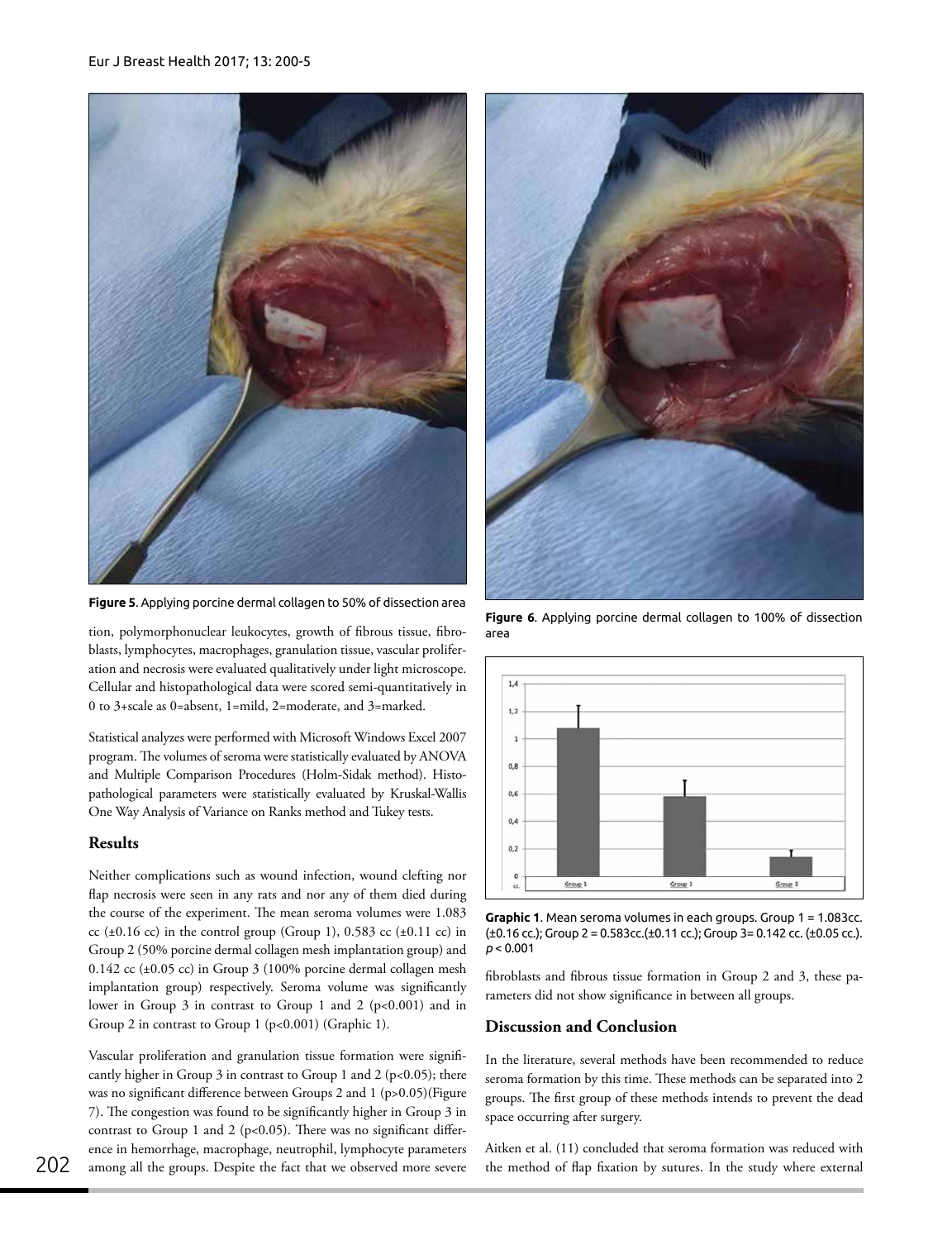

**Figure 7**. Vascular proliferation and granulation tissue in Group 1(a), Group 2(b) and Group 3(c)

| Table 1: The experimental studies in which sclerosing agents were used |  |  |  |  |
|------------------------------------------------------------------------|--|--|--|--|
|                                                                        |  |  |  |  |

| <b>Researchers</b> | <b>Experimental</b><br>subject               | The agent<br>used                    | Mean seroma volume<br>in control group | Mean seroma volum<br>in study group |
|--------------------|----------------------------------------------|--------------------------------------|----------------------------------------|-------------------------------------|
| Silverman et al.   | Sprague-<br>Dawley rat<br>$(280-320)$ qr)    | Poliethylene oxide<br>dimethacrylate | $3.25$ cc                              | $0.37$ cc                           |
| Wang et al.        | Sprague-Dawley rat<br>$(280-320 \text{ gr})$ | Light-activated<br>Fibrin glue       | $4.2 \pm 2.9$ cc                       | $1.1 \pm 1.6$ cc                    |
| Lindsey et al.     | Sprague-Dawley rat<br>$(280-320 \text{ gr})$ | Fibrin glue                          | $1.1 - 4.3$ cc                         | $1.8 - 2.4$ cc                      |
| Menon et al.       | Sprague-Dawley rat<br>$(280-320 \text{ gr})$ | Albumin-<br>Gluteraldehyde           | 5.19 $±3.65$ cc                        | $0.25 \pm 0.43$ cc.                 |
| Koçdor et al.      | Sprague-Dawley rat<br>$(280-320 \text{ gr})$ | Corynebacterium<br>parvum            | 1.4 <sub>cc</sub>                      | $0.3$ cc                            |
| Eroglu et al.      | Male guinea pigs<br>(480-900 gr)             | Fibrin glue                          | $4 - 6.8$ cc                           | 1.3 <sub>cc</sub>                   |
| Koçdor et al.      | Wistar rat<br>(215.2q)                       | Fluorouracil                         | $1.04$ cc                              | 0.3 <sub>cc</sub>                   |

compression method and flap fixation method were compared after breast surgery, Kuroi et al. (12) showed that seroma formation was lower in the group of patients for whom flap fixation method was applied by using sutures. Bonnema et al. (13) compared low pressure vacuum system and high pressure vacuum system and found that body mass index was directly related to seroma formation but negative pressure vacuum and postoperative arm and shoulder movement restrictions were not related to seroma formation.

The second group of methods intends to reduce the formation of seroma. The agents used for this purpose are as follows: sclerosing agents (Fibrin glue, Tetrasycline, Hidrocloric acide, Microporous Polysaccharide spherules, Iodized talc), anti-inflammatory drugs (Acetyl salicylic acid, Nonsteroidal anti-inflammatory drugs), chemotherapeutic agents (Fluorouracil, Mytomycin-C) and radiotherapy.

These sclerosing agents were used in some clinical and experimental studies. Burak et al. (14) observed that 37% of patients given bovine thrombin showed seroma formation and 40% of the control patients showed seroma formation. In the study by Berger et al. (15), the ratio of seroma formation was 39% in the group that used fibrin glue and 42% in control group. Waddenburn et al. (16) used same agent and found the ratio of seroma formation as being 64% in the study group and 53% in control group.

In the literature, there are also experimental studies in which sclerosing agents such as fibrin glue, Poliethylene oxide dimethacrylate, albumin gluteraldehyde, cornybacterium parvum, 5- Fluorourasil, Microporous Polysaccharide spherules, Myhtilus edilus protein were used. These studies are summarized in Table 1. Experimental studies in which sclerosing agents were used had better outcomes than clinical studies.

After reviewing the relevant literature, it was seen that the studies using sclerosing agents published more successful outcomes than the studies aiming to reduce dead space after surgery. For this reason, a material which could partially reduce dead space and increase fibrosis when it was applied to dissection area was decided to be used in this study.

Porcine dermal collagen is an agent which is used for repair of abdominal wall defects, treatment of burns, pelvic reconstructions, head and face reconstructions. It is a non-allergenic and non-toxic material which is structurally similar to human dermis. Its 3-dimensional structure increases fibroblast infiltration and neovascularization (5-8). In repair of abdominal wall defects, it was seen that seroma formation was lower when porcine dermal collagen was used (6, 9). According to these clinical observations, porcine dermal collagen was chosen in this experimental seroma model.<sup>203</sup>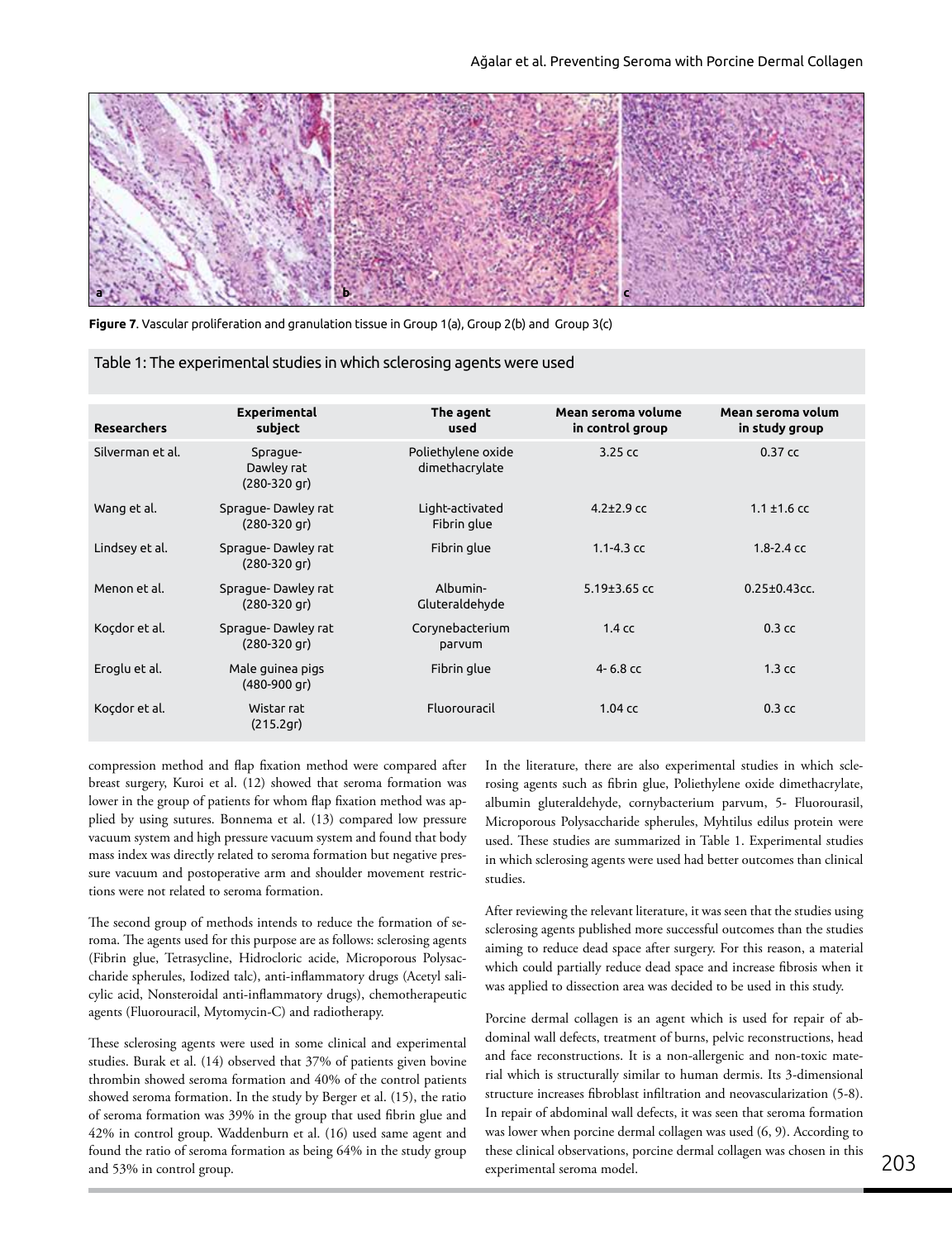#### Eur J Breast Health 2017; 13: 200-5

The significant decrease in seroma volume seen in our study groups is similar to the results of some sclerosing agents such as fibrin glue used by Harada et al. (10), mytilus edilus protein used by Chung et al. (3) and albumin glutaraldehyde used by Menon et al. (17).

The inverse ratio between the seroma volume and the amount of porcine dermal collagen applied to the tissue in our study was also seen in the study of Sanders et al. (18) in which fibrinogen and thrombin concentration was used.

In histopathological examinations, we investigated whether there was any difference in tissue healing between control and study groups and evaluated the effect of porcine dermal collagen on the process of tissue healing.

In pathological samples, no microorganisms were seen, which proved not only that we provided the sterile operation conditions but also that no microscopic wound separation occurred in rats.

Increase in congestion, granulation tissue and neovascularization were seen in Group  $3$  in contrast to other groups ( $p < 0.05$ ). According to the studies in the literature, it was predicted that the 3-dimensional architecture of the porcine dermal collagen would increase fibroblast infiltration into the mesh and in this way there would be increase in fibrous tissue in pathological samples (6- 9). But no significance was found in the increase of fibrous tissue  $(p>0.05)$ .

In our study, we detected that the effect of reduced seroma occurred with the increase of neovascularisation and granulation tissue, not with the increase of fibrous tissue as in the studies in which sclerosing agents were used such as the study by Wang et al. (19) who used light-activated fibrin glue and the study by Egeli et al. (20) who used microporous polysaccharide spherules.

The major limitations of our study are as follows: having a limited number of rats in working groups and not having compared the effectiveness of porcine dermal collagen with other agents or acellular dermal matrix derived from human dermis.

In the literature, it was seen that neovascularization was not emphasized in the studies related to seroma. In the light of our results, we are convinced that drugs that increase neovascularization can also be used to repress seroma. Additional experimental and clinical studies are needed to prove this point.

In conclusion, the use of Porcine Dermal Collagen reduces the formation of seroma formation after breast surgery, as the amount of Porcine Dermal Collagen applied is increased the formation of seroma is reduced in parallel. Porcine Dermal Collagen shows its effect on reducing seroma formation by filling in the dead space, increasing the adhesion, neovascularization, granulation tissue and accelerating the wound healing. However, our findings are based on experimental animal research; further clinical studies with using porcine dermal collagen and/or acellular human dermal matrix are needed.

**Ethics Committee Approval:** Ethics committee approval was received for this study from the ethics committee of Dokuz Eylül University Faculty of Medicine (30.03.2012/20.2012).

**Informed Consent:** Informed consent was not requested for this study.

**Author Contributions:** Concept - C.A., M.A.K.; Design - C.A., A.S.; Supervision - C.A., A.S., M.A.K.; Resources - C.A., T.E.; Materials - C.A., A.A.; Data Collection and/or Processing - C.A., A.A., T.E., S.A.; Analysis and/or Interpretation - C.A., A.A., M.A.K.; Literature Search - C.A., S.A, M.A.K.; Writing Manuscript - C.A., A.S., A.A., M.A.K.; Critical Review - A.S., M.A.K.

**Conflict of Interest:** No conflict of interest was declared by the authors**.**

**Financial Disclosure:** The authors declared that this study has received no financial support.

#### **References**

- 1. McCaul J.A, Aslaam A, Spooner RJ, Louden I, Cavanagh T, Purushotham AD. Aetiology of seroma formation in patients undergoing surgery for breast cancer. Breast 2000; 9: 144-148. (PMID:14731838) **[\[CrossRef\]](https://doi.org/10.1054/brst.1999.0126)**
- 2. Gonzalez E, Saltzstein EC, Riedner CS, Nelson BK. Seroma Formation Following Breast Cancer Surgery. Breast J 2003; 9: 385-388. (PMID: 12968958) **[\[CrossRef\]](https://doi.org/10.1046/j.1524-4741.2003.09504.x)**
- 3. Chung TL, Holton LH, Goldberg NH, Silverman RP. Mytilus edulis Seroma Prevention Using Protein in a Rat Mastectomy Model. Breast J 2006; 12: 442-445. (PMID: 16958963) **[\[CrossRef\]](https://doi.org/10.1111/j.1075-122X.2006.00300.x)**
- Stehbens WE. Postmastectomy serous drainage and seroma: probable pathogenesis and prevention. ANZ J Surg 2003; 73: 877-880. (PMID: 14616557) **[\[CrossRef\]](https://doi.org/10.1046/j.1445-2197.2003.02832.x)**
- 5. Hsu PW, Salgado CJ, Kent K, Finnegan M, Pello M, Simons R, Atabek U, Kann B. Evaluation of porcine dermal collagen (Permacol) used in abdominal wall reconstruction. J Plast Reconstr Aesthet Surg 2009; 62: 1484-1489. (PMID:18718829) **[\[CrossRef\]](https://doi.org/10.1016/j.bjps.2008.04.060)**
- 6. Zheng F, Lin Y, Verbeken E, Claerhout F, Fastrez M, De Ridder D, Deprest J. Host response after reconstruction of abdominal wall defects with porcine dermal collagen in a rat model. Am J Obstet Gynecol 2004; 191: 1961-1970. (PMID: 15592278) **[\[CrossRef\]](https://doi.org/10.1016/j.ajog.2004.01.091)**
- 7. Loganathan A, Ainslie WG, Wedgwood KR. Initial evaluation of Permacol bioprosthesis for the repair of complex incisional and parastomal hernias. Surgeon 2010; 8: 202-205. (PMID: 20569939) **[\[CrossRef\]](https://doi.org/10.1016/j.surge.2009.11.002)**
- 8. Parker DM, Armstrong PJ, Frizzi JD, North JH. Porcine dermal collagen (Permacol) for abdominal wall reconstruction. Curr Surg 2006; 63: 255- 258. (PMID: 16843776) **[\[CrossRef\]](https://doi.org/10.1016/j.cursur.2006.05.003)**
- 9. Broderick G, McIntyre J, Noury M, Strom HM, Psoinos C, Christakas A, Billiar K, Hurwitz ZM, Lalikos JF, Ignotz RA, Dunn RM. Dermal collagen matrices for ventral hernia repair: comparative analysis in a rat model. Hernia 2012; 16: 333-343. (PMID: 22120024) **[\[CrossRef\]](https://doi.org/10.1007/s10029-011-0891-0)**
- 10. Harada RN, Pressler VM, McNamara JJ. Fibrin glue reduces seroma formation in the rat after mastectomy. Surg Gynecol Obstet 1992; 175: 450- 454. (PMID: 1440175)
- 11. Aitken DR, Hunsaker R, James AG. Prevention of seromas following mastectomy and axillary dissection. Surg. Gynecol. Obstet 1984; 158: 327-330. (PMID: 6369582)
- 12. Kuroi K, Shimozuma K, Taguchi T, Imai H, Yamashiro H, Ohsumi S, Saito S. Effect of mechanical closure of dead space on seroma formation after breast surgery. Breast Cancer 2006; 13: 260-265. (PMID: 16929119) **[\[CrossRef\]](https://doi.org/10.2325/jbcs.13.260)**
- 13. Bonnema J, van Geel AN, Ligtenstein DA, Schmitz PI, Wiggers T. A prospective randomized trial of high versus low vacuum drainage after axillary dissection for breast cancer.Am J Surg 1997; 173: 76-79. (PMID: 9074367) **[\[CrossRef\]](https://doi.org/10.1016/S0002-9610(96)00416-3)**
- 14. Burak WE Jr, Goodman PS, Young DC, Farrar WB. Seroma formation following axillary dissection for breast cancer: risk factors and lack of influence of bovine thrombin. J Surg Oncol 1997; 64: 27-31. (PMID: 9040797) **[\[CrossRef\]](https://doi.org/10.1002/(SICI)1096-9098(199701)64:1<27::AID-JSO6>3.0.CO;2-R)**
- **Peer-review:** Externally peer-reviewed. 204 (PMID:11518470) **[\[CrossRef\]](https://doi.org/10.1023/A:1010671209279)** 15. Berger A, Tempfer C, Hartmann B, Kornprat P, Rossmann A, Neuwirth G, Tulusan A, Kubista E. Sealing of postoperative axillary leakage after axillary lymphadenectomy using a fibrin gluecoated collagen patch: a prospective randomised study. Breast Cancer Res Treat 2001; 67: 9-14.